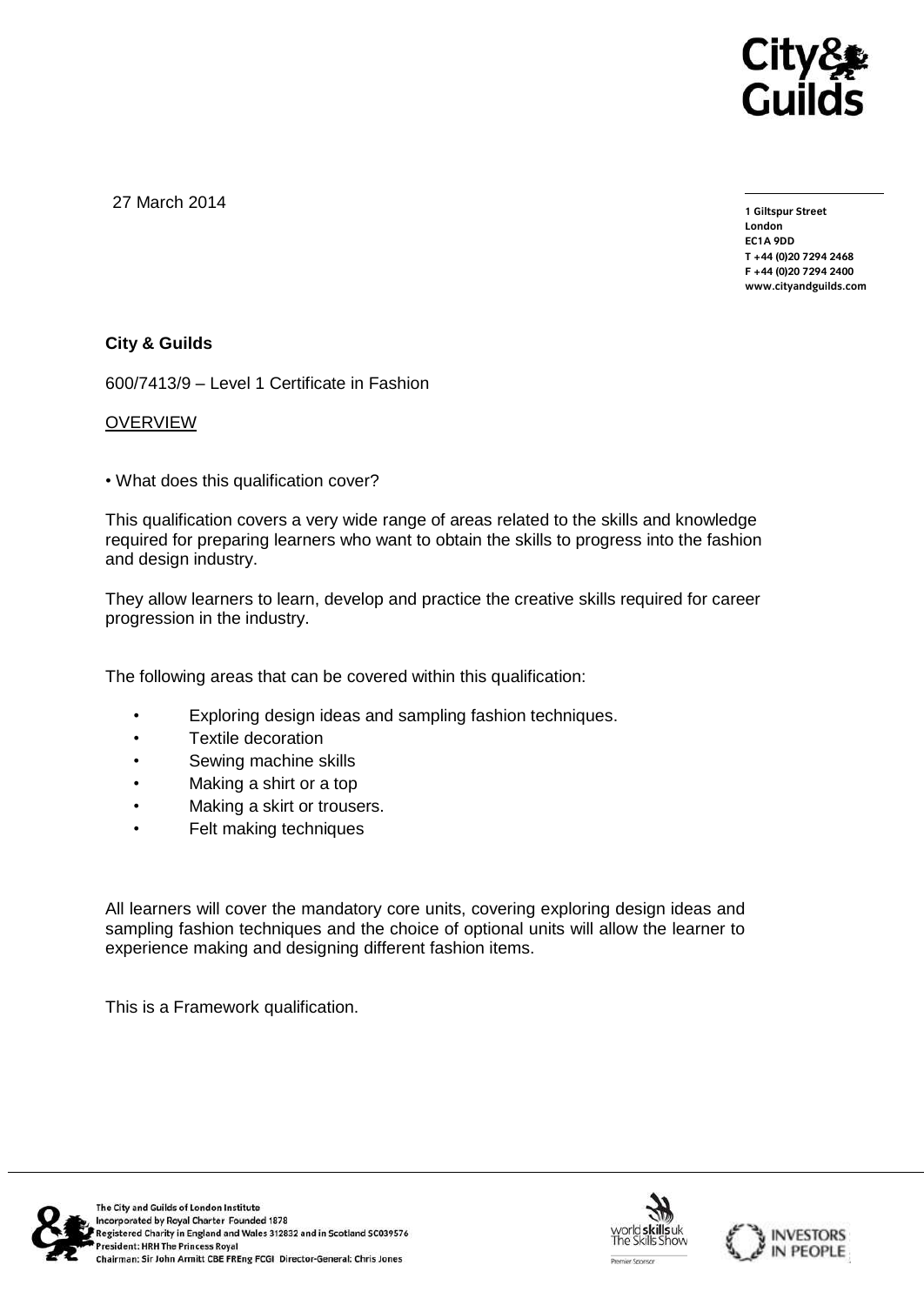# **City&<br>Guilds**

Who could take this qualification?

For learners starting out and have an interested in working in the fashion and design industry, this qualification is designed for learners who want to prepare for further learning or training.

This qualification is suitable for anyone from 14 years old or over to take this qualification.

## WHAT COULD THIS QUALIFICATION LEAD TO?

This qualification could lead to jobs such as:

- Assistant in a haberdashery department
- Trainee sewing machine mechanic
- Junior Assistant in a fashion design house
- Trainee machinist
- Trainee sample hand
- Garment alteration and repair assistant
- Vintage clothing store assistant
- Trainee milliner
- Trainee in theatre costume design, care and storage
- Junior Assistant accessory maker

The learner could progress onto an apprenticeship or other qualifications such as such as:

- Level 2 Certificate in Fashion
- Level 2 Diploma in Fashion

#### WHO SUPPORTS THIS QUALIFICATION?

This qualification is supported by the FE Colleges and Training Providers.

- London Borough of Hammersmith & Fulham
- Norfolk Adult Educational Services
- Newcastle-under-Lyme College
- Waltham Forest Adult Learning Service